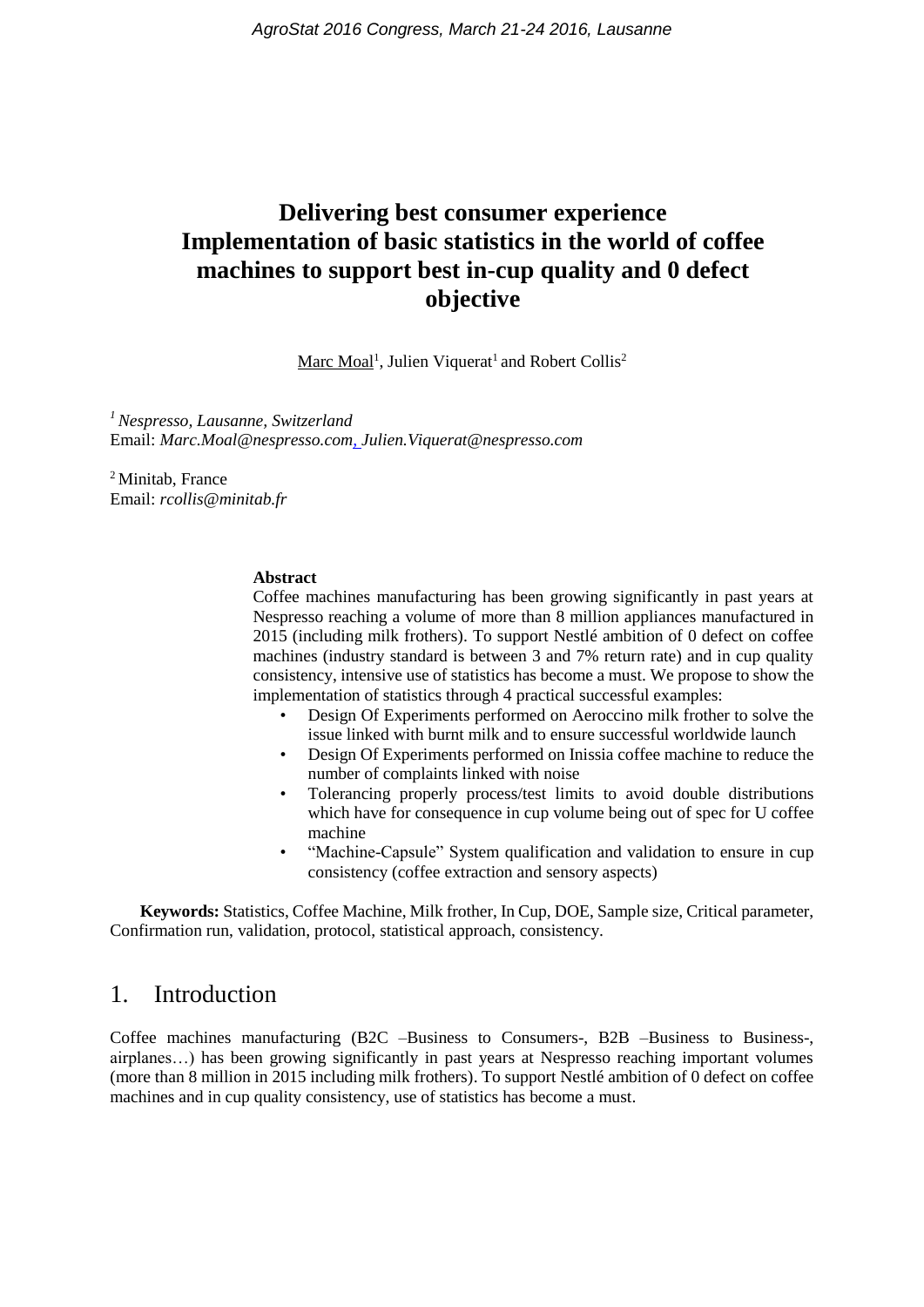## 2. Examples

Statistics are progressively being implemented within Nespresso especially on coffee machines and milk frothers manufacturing. This is being done by applying tools and methodology but also by modifying the mindset using more and more risk based approach. Following examples highlight some practical application of basic statistics.

## **2.1 Aeroccino4 burnt milk**

### **2.1.1 Background**

Production of new milk frother Aeroccino4 started a few months ago to support a worldwide launch during the spring of 2016.

### **2.1.2 Issue**

12% Milk burnt issue was escalated by Nespresso markets and observed during routine life cycle tests during production ramp-up in 2015.

### **2.1.3 Statistical method: DOE**

The Design Of Experiments method has been selected to identify the key problem factors (burnt milk) and to try to optimize them in order to eradicate this issue and provide best in class products to Nespresso customers (without burnt milk). First action was to fix the milk type as it was clear that the type of milk had an important influence (quantity of fat, temperature, etc...). Milk was therefore selected with 2% fat and at a temperature of 6 degrees Celsius.

Brainstorm between Engineering, Quality and the milk frother manufacturer then helped determining a list of process influencers. Following parameters were selected: Heater plate resistance, coating, electrical voltage, Temperature sensor (NTC), whisk type.

A DOE was prepared with these parameters as well as the identification of the extreme values and the selection of representative samples. DOE was then run with  $2<sup>5</sup>$  trials repeated 4 times and output (milk burnt) was assessed.

Main influencer on burnt milk was identified to be the resistance of the heater. Interactions of heater resistance and voltage as well as heater resistance and Temperature sensor were found to be the most significative. Heater resistance specification was adjusted and properly controlled at supplier level. Temperature sensor (NTC) tolerance and therefore variability was reduced from +/- 2% down to +/- 1%. Whisk roundness tolerance was also reduced.







Fig 1: Pareto Chart of the standardized effects Fig 2: Interaction Plot for Max burn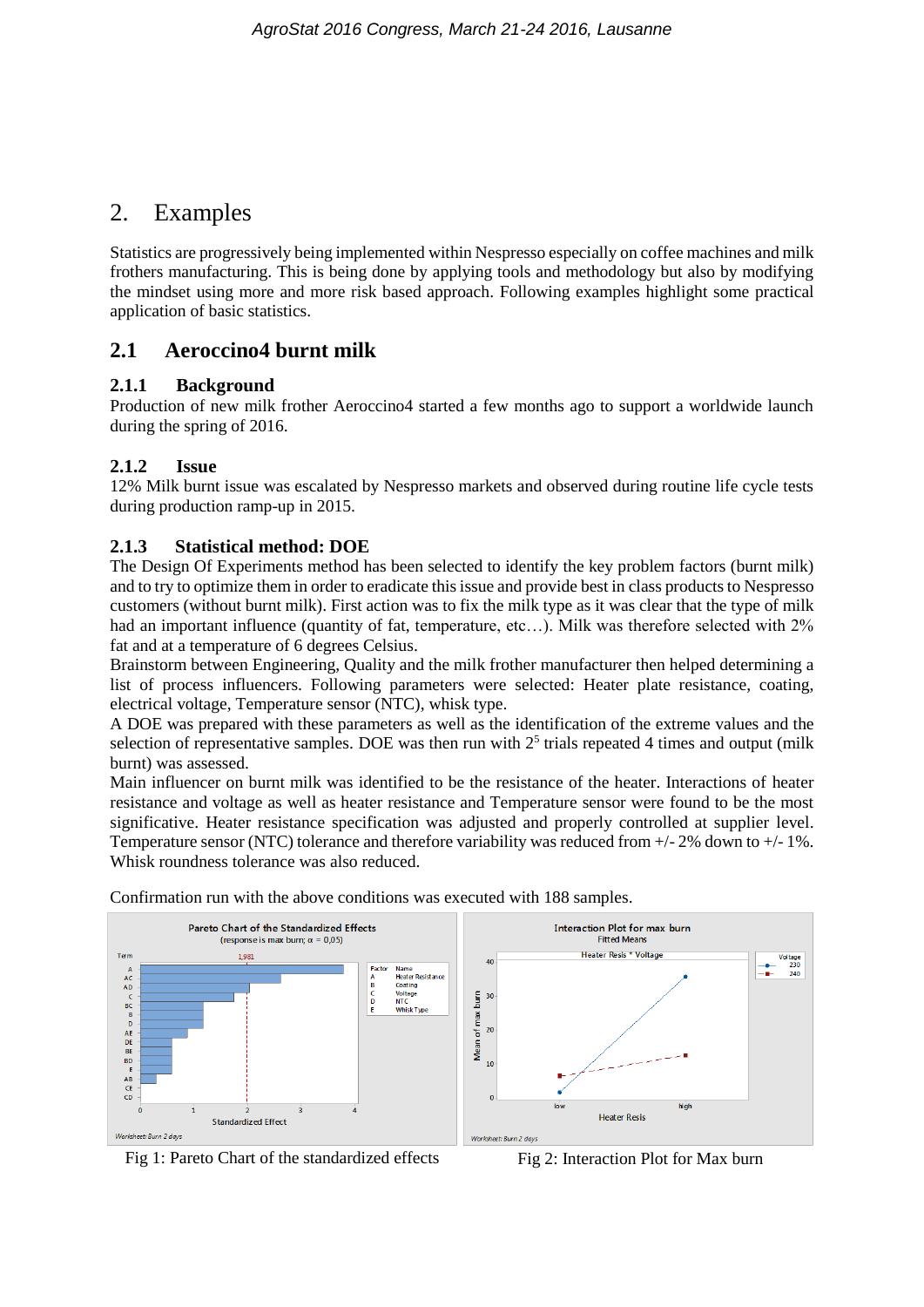### **2.1.4 Results**

Confirmation run on 188 samples demonstrated that occurrence of burnt milk was reduced by a factor 100 down to 0.12%. On worst case scenario with reconstituted milk (Hong Kong), occurrence was reduced from 32% down to 1.2%. User Manual was also updated to recommend the right type of milk and encourage proper cleaning, so as to further reduce the occurrences at consumer. Finally, laboratory test standards were updated for future milk burning tests.

### **2.2 Noisy Inissia**

### **2.2.1 Background**

Inissia is Nespresso best seller for B2C machines within Nespresso. Worldwide Launch was performed end 2013 first in Italy, Spain and Portugal (soft launch) and a few months after in the rest of the world.

### **2.2.2 Issue**

Noisy machines were detected after a quantity of 50-100 coffee preparation during routine life cycle tests performed in parallel of the daily production a few months after official production start.

Root cause was identified to be the delamination of the anti-back-flow check valve (specific component which prevents the liquid coffee to be back in the fluidic system during extraction).

This check valve is a bimaterial component and delamination was observed between both materials creating the unpleasant noise during coffee extraction.

### **2.2.3 Statistical method: DOE**

The Design Of Experiments method has been selected to optimize the process parameters of injection molding process at check valve supplier level. Critical parameters were identified to be the injection temperature and the cavity of the mould. This injection mould has effectively 16 cavities and the cavities have been identified as key influencers for the quality of the injection; because temperature may vary between the cavities.

Therefore, a DOE was prepared with 1 parameter (the injection temperature), and cavities were used to monitor this parameter. Preliminary, the DOE was performed with 8 machines. The output (Life cycle duration before noise increase) was assessed at coffee machine level. Differences were clearly observed between the 2 selected temperatures (265 and 275 degrees) but these differences were not significant.

The test power was quite low, so that the result was just informative. Nevertheless, a confirmation run was performed with 32 machines on the highest temperature setting and machines were successfully tested during life cycle tests; reaching an average of 3300 cycles before noise increases a bit.





Fig 3: T test results Fig 4: Histogram of injection temperature and number of cycles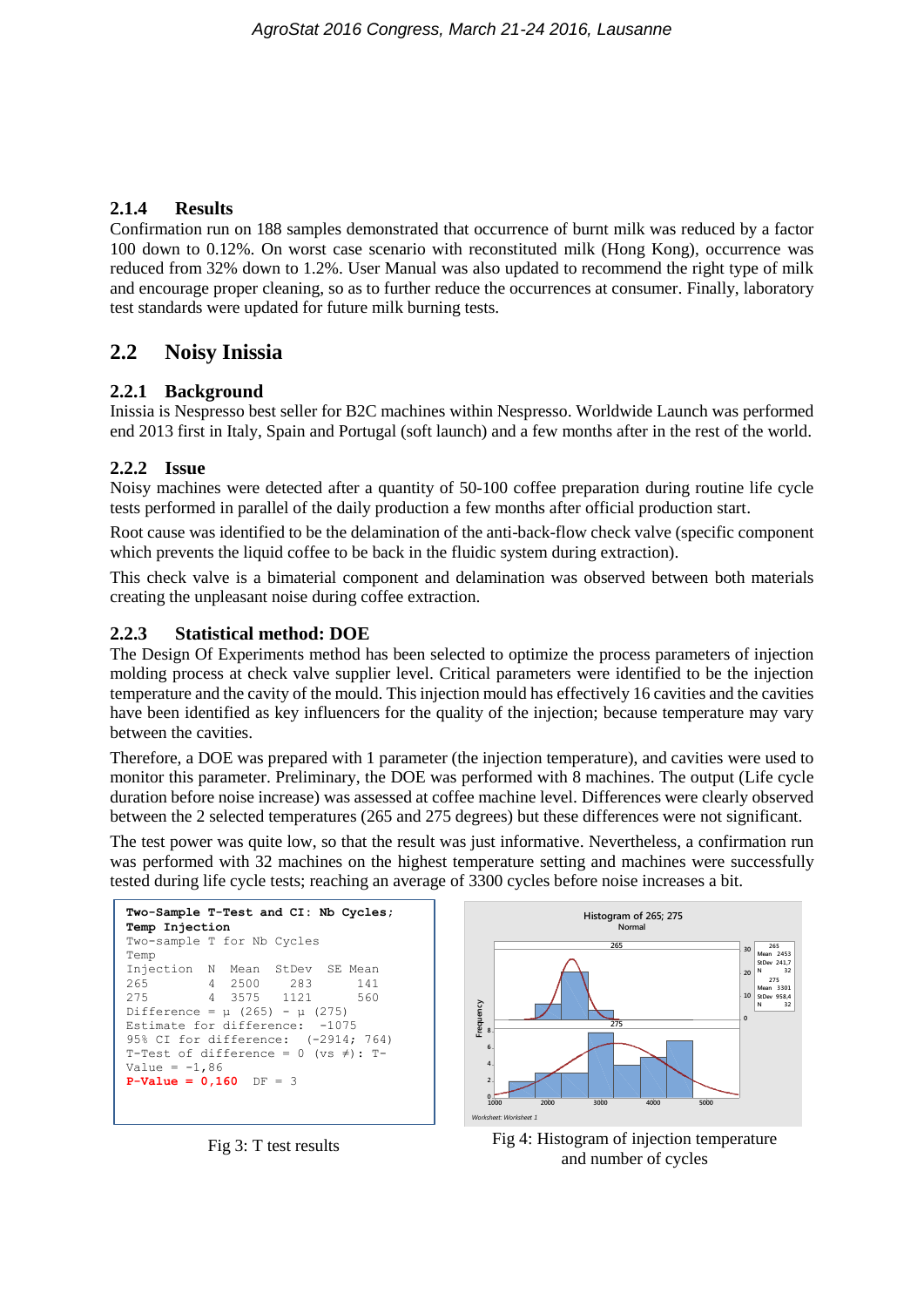### **2.2.4 Results**

Consumer complaints for noise were drastically reduced (by more than a factor 10) on Inissia machines produced from March 2014 after the introduction of the check valve with an optimized injection molding process (higher injection temperature).

### **2.3 U in cup volume**

### **2.3.1 Background**

Innovative U machine was launched worldwide end of 2012. Main innovations were:

- The motorized brewing unit allowing the closing of this brewing unit through the move of a simple slider.
- The drop stop function allowing no more drops out of the coffee outlet at the moment of the capsule ejection

### **2.3.2 Issue**

In Cup volume (25ml for ristretto, 40 ml for espresso, 110ml for lungo) was identified as out of spec during the final test within machine manufacturer for a high number of coffee machines.

### **2.3.3 Statistical method: Statistical distributions & Tolerancing**

Root cause investigations helped to identify 2 distributions within the "in cup volume" test with a 2<sup>nd</sup> marginal distribution not centered on the targeted 25ml (ristretto), 40 ml (expresso), 110 ml (lungo) volume. Double distribution was also observed at the pressure test. This test verifies the tightness of the brewing unit putting this brewing unit under a certain pressure for a certain amount of time. A 2<sup>nd</sup> marginal distribution was observed corresponding to a leakage in the brewing unit. Root cause was confirmed by performing in cup tests on machines coming from the marginal distribution at pressure test. Insufficient coffee quantity was measured. Upper test limit was then modified with respect to the main Gaussian applying a Ppk of 1.33 on the upper side to make sure marginal machines are rejected on the manufacturing line. Manufacturer has been working to understand root cause of leakages and implement corrective actions in order to reduce reject rate at pressure test. All other distributions of machine characteristics coming from production tests were checked and no other marginal distribution was observed.



Fig 5: Double distributions at pressure test Fig 6: Tolerancing with a Ppk of 1.33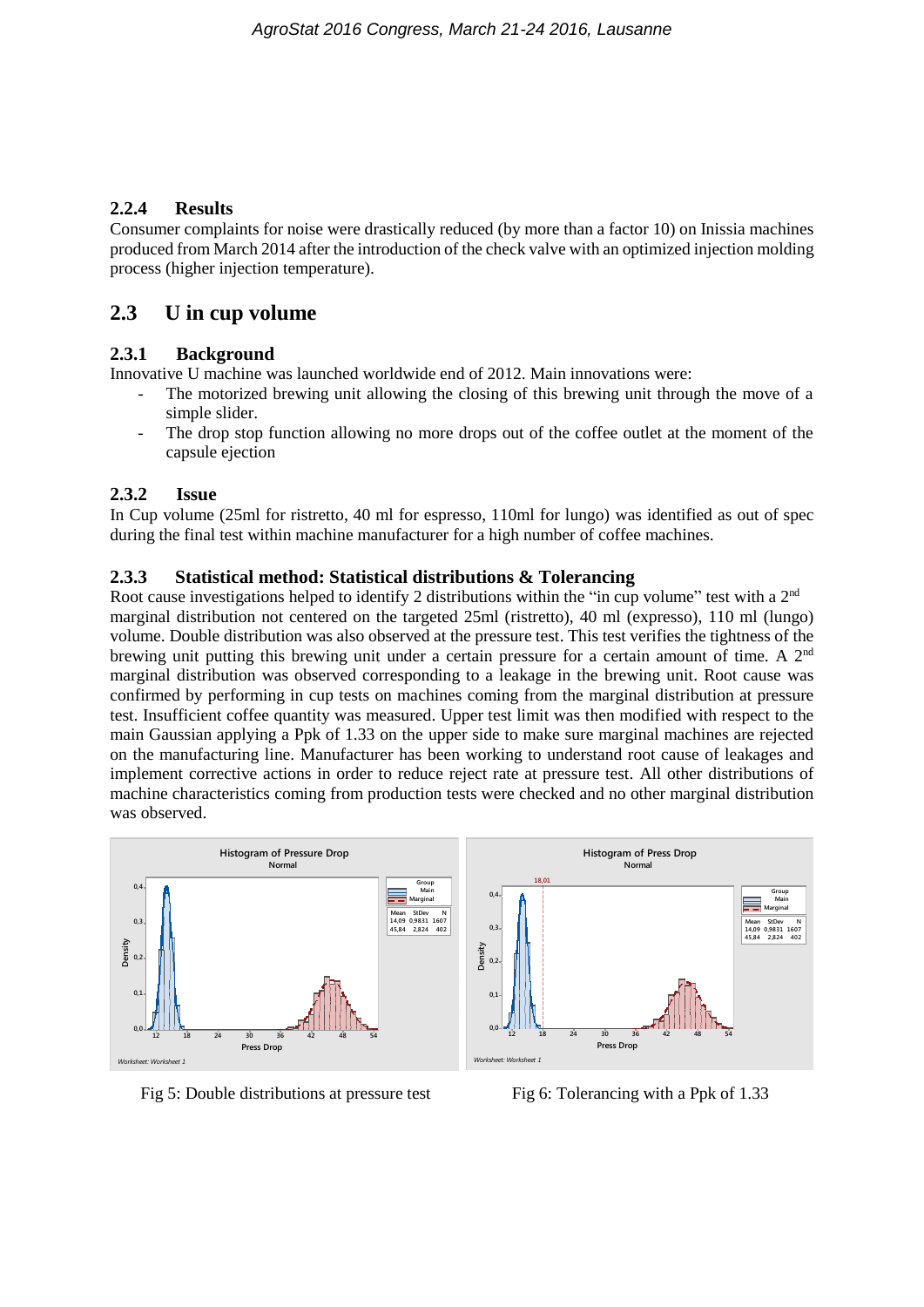### **2.3.4 Results**

Coffee quantity in cup was back within specifications for U machine. This helped to improve the quality of machines coming out of the manufacturing line and therefore helped also to reduce then related number of complaints. Production release checklist has been updated for any new machine developed to make sure this case never happens again for any variable characteristic.

### **2.4 System (Machine/Capsule) interaction**

### **2.4.1 Background**

No statistical approach was existing to perform the validation of the interaction between coffee capsule and coffee machine.

### **2.4.2 Issue**

For each new machine or new grand cru validation, it was almost impossible or at least very complicated to understand the root causes of some observed deviations on the in cup parameters (temperature, flowtime, etc.).

#### **2.4.3 Statistical method**

First step was to train on statistics all people working in the machines and coffee laboratory in order to make sure everyone had at least a basic understanding of the methods used. This training was performed with the help of Minitab. All test methods to measure in cup quality (temperature, flow time, pressure, etc.) were then reviewed and updated to have a consistent and statistically relevant number of samples. As an example, it helped to reduce the number of extractions by machines but to increase the number of machines tested. Then, a complete statistical protocol, together with Minitab, was created to include different elements such as the dummy capsule, the reference coffee, the reference machine. First action was to validate properly the reference machines from the laboratory with the validated dummy capsule. It helped to validate the reference coffee used in the lab. Each reference coffee batch is now validated separately with the creation of golden samples. Each qualification phase (Reference machine, reference coffee, dummy capsule, new coffee, new machine) was described using a statistical decision tree based on normality study, capabilities, ANOVA…). A user guide was created with Minitab to help the technicians and engineers with statistical validation.



Fig 7: Statistical validation plan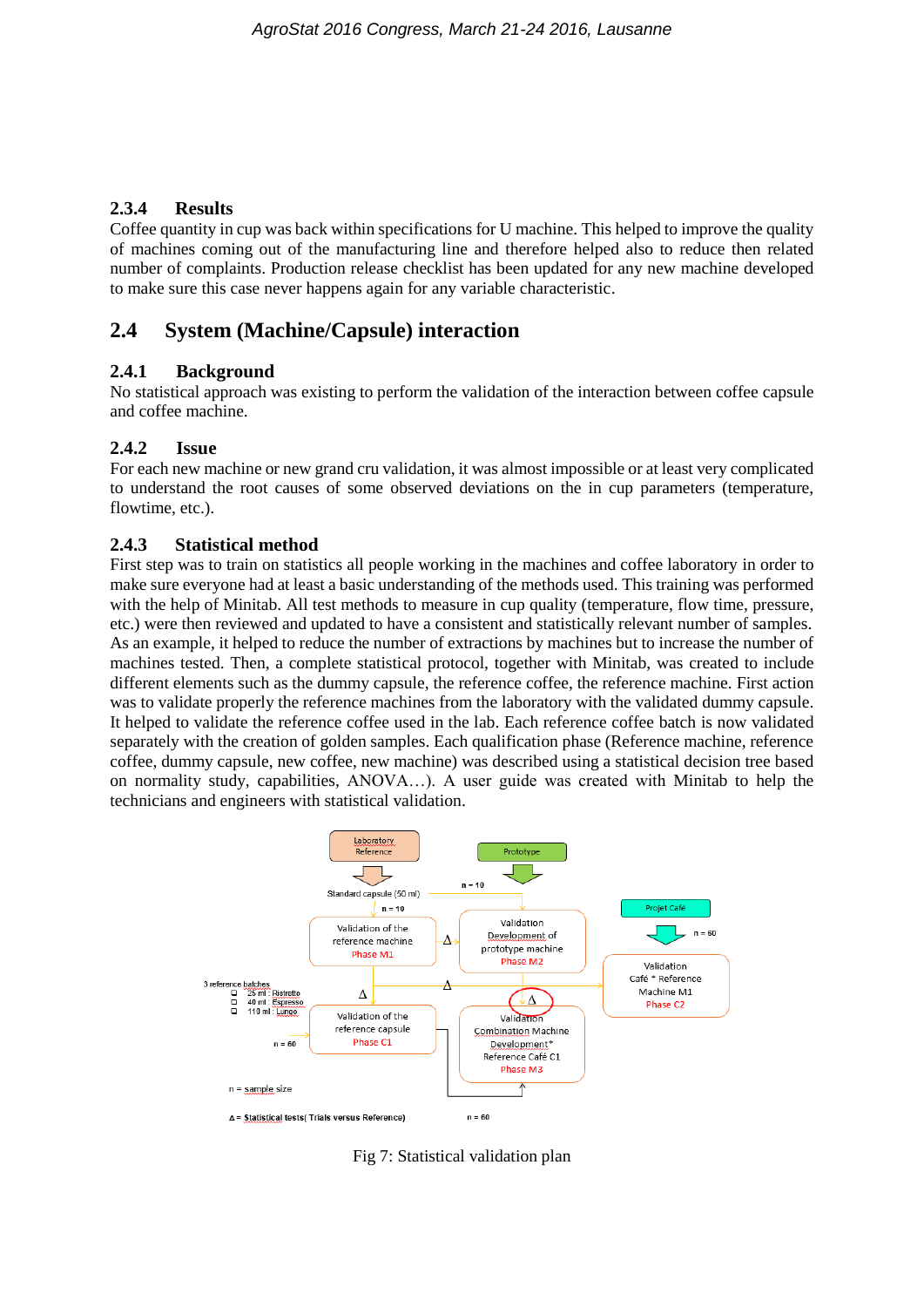

Fig 8: Specific process using statistical data analysis

### **2.4.4 Results**

With a robust statistical approach, Nespresso is now able to validate properly any new developed coffee or any new developed machine.

This helps on multiple aspects:

- Ensuring in cup consistency between all the new machine models and all new grand crus launched
- Reducing the consumer complaints linked with in cup parameters (temperature, flow stops, etc.)
- Reducing time to market by reduction of sample size therefore test duration

## 3. Conclusion

Implementing statistics even basics of statistics is a long, progressive but mandatory journey in order to reach quality excellence.

The 4 examples listed in this document sound very basic but they strongly supported a real change in the quality and reliability of coffee machines within Nespresso.

Even if Nespresso is moving towards soft launches to reduce the risks of epidemic failure, when more than 500 000 machines are produced in a row for a worldwide launch, this is obvious that statistics needs to be leveraged to minimize the risks of such epidemic failure with the associated consequences.